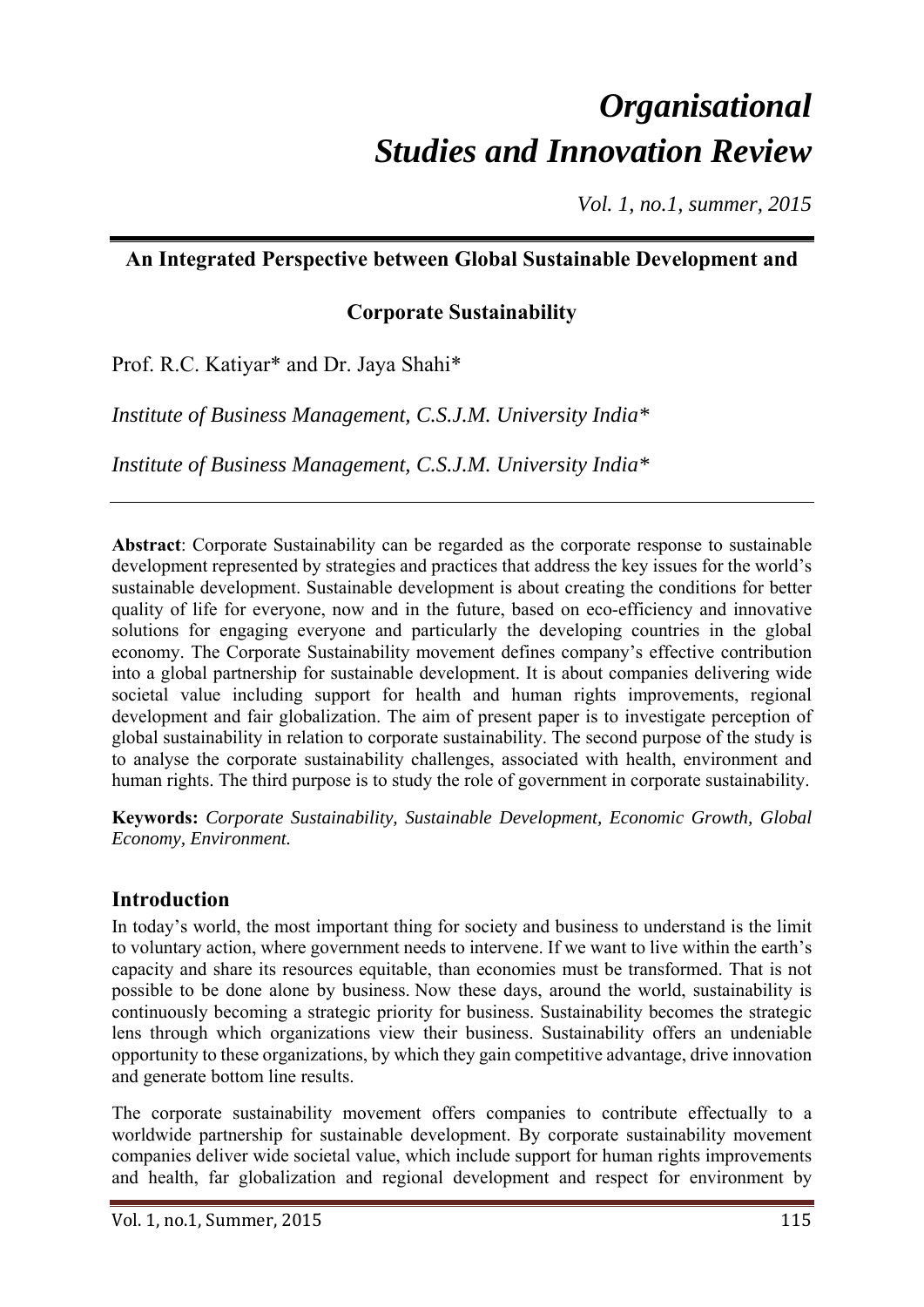encouraging technologies to reduce the production of greenhouse gases and effectively implementing environmental risk management systems.

According to Dow Jones Sustainability Index (DJSI), " As a business approach, corporate sustainability creates long term shareholder value to avail opportunities and managing risks deriving from environmental, economic and social developments". Today corporate sustainability is important for business and most important for long term corporate success, it also ensuring that markets deliver value across society.

## **Literature Review**

The Global Sustainability movement means corporations underwriting efficiently to a comprehensive partnership for sustainable development. It's about corporates extensive delivery of social worth which includes support for welfare and improvements of human rights, county progress and favorable globalization and concerning the environment by encouraging technologies to diminish the release of greenhouse gases and by realizing definite environmental hazard organization arrangements.

According to the World Commission on Environment and Development (1987), Sustainable development denotes to "collaborating the desires of the current deprived of uniting the capability of imminent cohorts to light their individual desires". Sustainable development force quality accountabilities and the requirement for multi-stakeholder associations to generate the situations for improved value of life for each person, at present and intended for future. The World Conservation Strategy (1980) explains "Sustainable development progresses the excellence of individual lifespan with the transporting capacity of supportive environments. This type of progress offers an actual development in the excellence of human life and at the same time protects the energy and variety of the Globe".

## **Objective of Study**

- 1. Study global sustainability in relation to corporate sustainability.
- 2. Study the corporate sustainability challenges related with health, environment and human rights.
- 3. Study the role of government in corporate sustainability.

## **Methodology**

The present study is descriptive cum exploratory. It is primarily based on secondary data collected through various sources journals, newspapers, books and annual reports. The paper stated with focusing global sustainability development through corporate sustainability.

# **Perception of Global Sustainability in relation to Corporate Sustainability**

Everyday around the world sustainability strongly become a core consideration and strategic priority for successful businesses. With growing and increasing regularity, corporate sustainability seems on the sensors and schedules. Corporate leaders identify the relevance and immediate necessity of global environmental, social and economic challenges. Corporate leaders perceive how sustainability problems disturb the lowermost line and are watching outside outmoded business and fiscal aspects to find out their strategies and priorities.

The benefits and opportunities of accepting corporate responsibility are clear and appealing. It includes increased trust and market value which grows from green innovations and base of the structure of commercial endeavors, and concern from an investment community that day by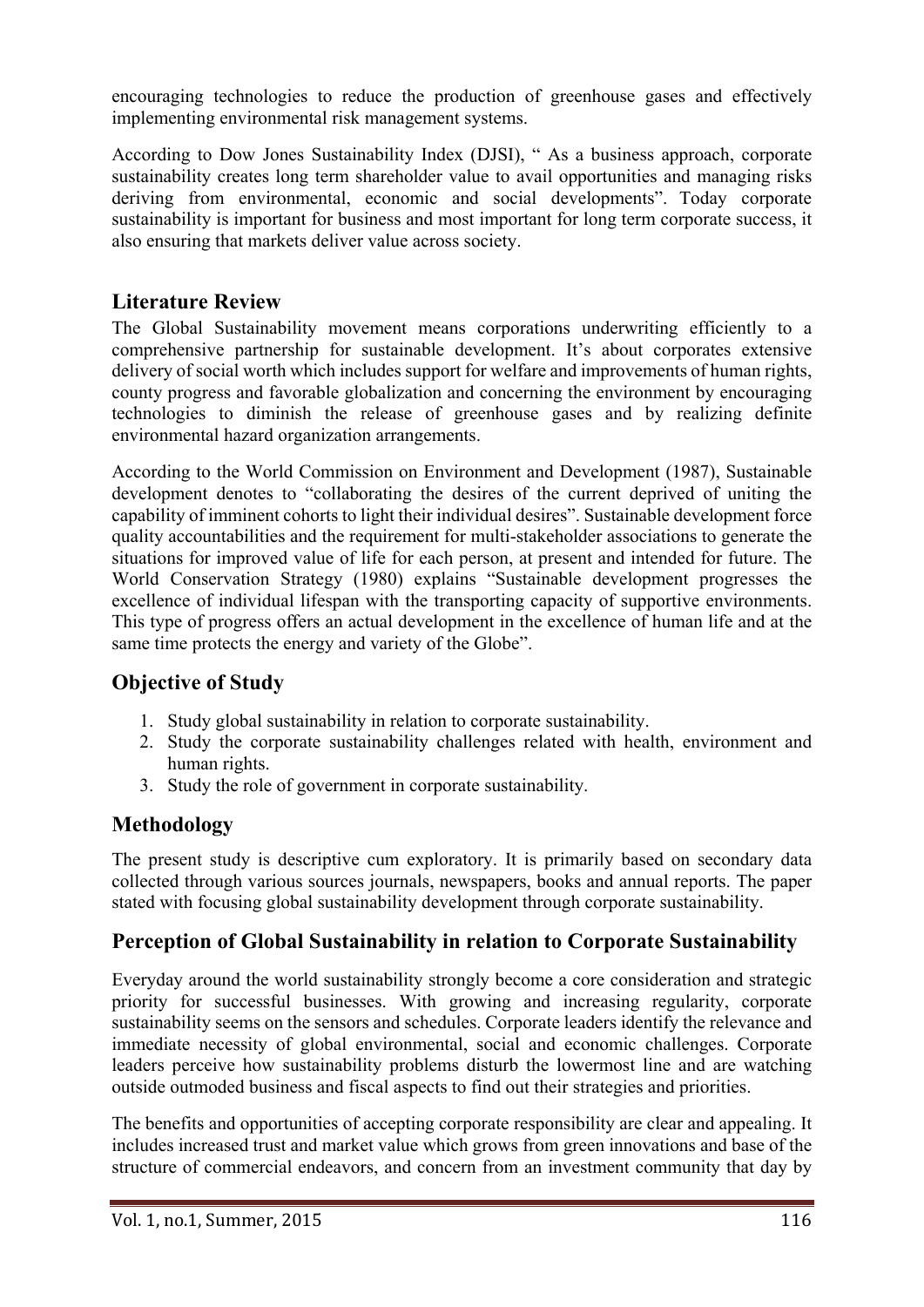day considers sustainability factors, such as; social responsibility, sound environmental stewardship and good governance, which all together helps in computing an enterprise's long term price.





Corporate Level

Source: A multi - dimensional view of corporate responsibility, July 2006.

## **The Need for Sustainable Development**

The necessities for sustainable development arise from the awareness that development, involved only on economic growth standards is unsustainable and there is a requirement for more pro-active role by states, businesses and groups in the development procedure. Building a sustainable prospect, economically, socially and environmentally requires governments, society, businesses and individuals to rethink their opportunities, their duties and their communications. A central idea in corporate sustainability is involvement in the creation and development of international institutions for co-operation to confront common concerns for sustainable development such as environment change, energy and scarcity issues.

# **Committing to Corporate Sustainability through the Global Compact**

According to the Global Corporate Sustainability Report 2013, around the world companies are taking sustainability more seriously. From largest size of companies to the smallest in size and from the developed to the lower develop countries are struggling to rooted worldwide ethics on human rights, labour, environment and anticorruption into their management and operations. The UN Global Compact is constantly increasing prospects for companies to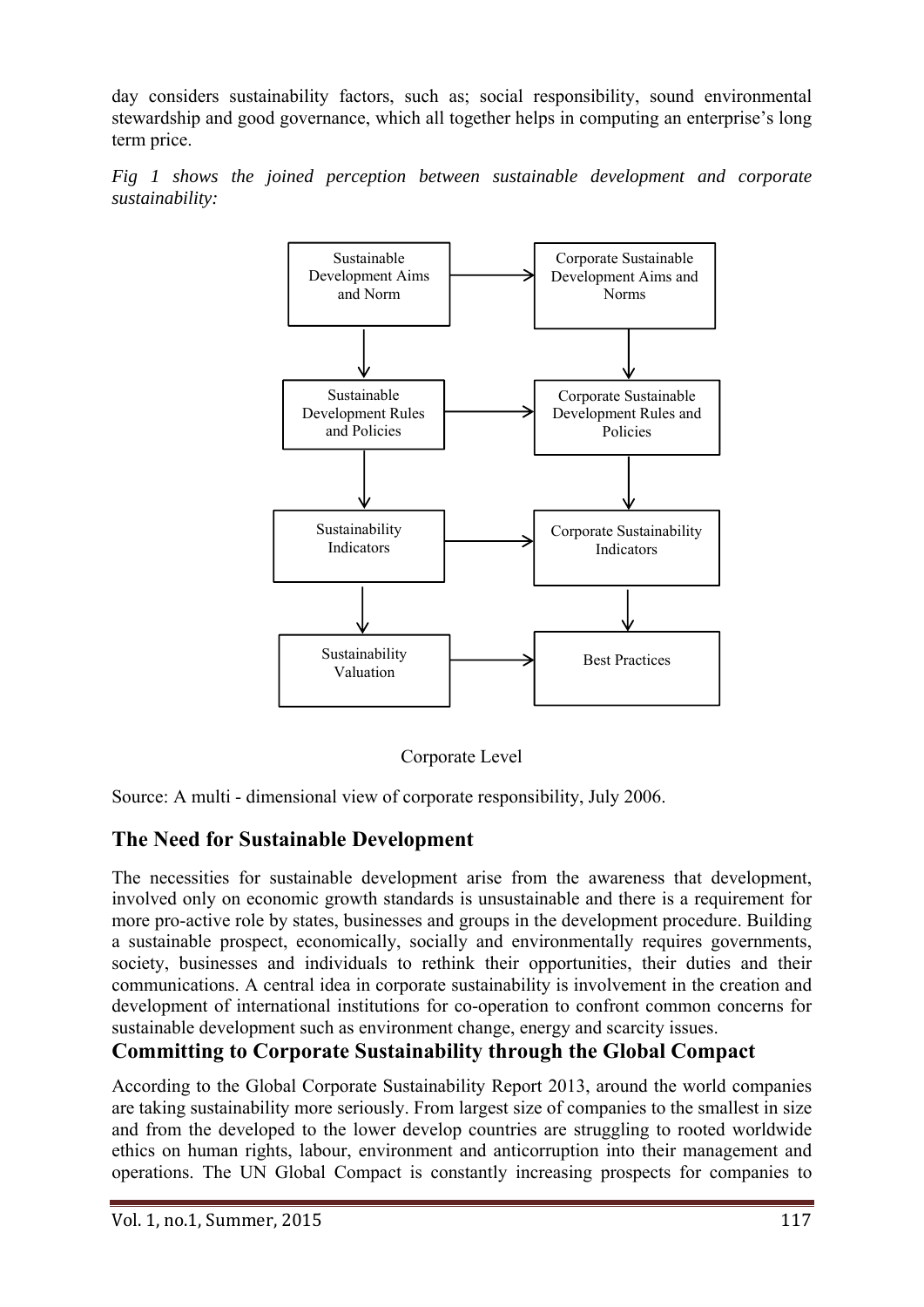develop performance and increase action, including issue platforms on environment, water, women's empowerment and children's rights.

Technology developments have facilitated quick access to information and increased the spread of social networks. All these developments challenge the authority and make transparency an essential tool for management hence; there are two essential ways in which companies can contribute to sustainability:

i. respect for universal principles in their operations;

ii. taking actions that *support* advances on sustainability priorities, through new products, services and business models for example.

#### *The Global Compact Management Model*

Making a communal commitment to the Global Compact principles directs a significant indication; though it is the follow - through – from receiving boardroom buy - in to employing training programmes for workers – that marks all of the variance. The Global Compact Management Model is an applied however broad tool that helps companies evolve their sustainability efforts. This model is designed to maximize corporate sustainability performance and appeals on extensively acknowledged and agreed organization practices.

*Fig 2: The Global Compact Management Model* 



Source: Global Corporate Sustainability Report, 2013

When global compact management model employed on periodic basis, then the six phases of the model form a spherical procedure by which companies can amend and recover alliance with the Ten Principles, local as well as international regulations.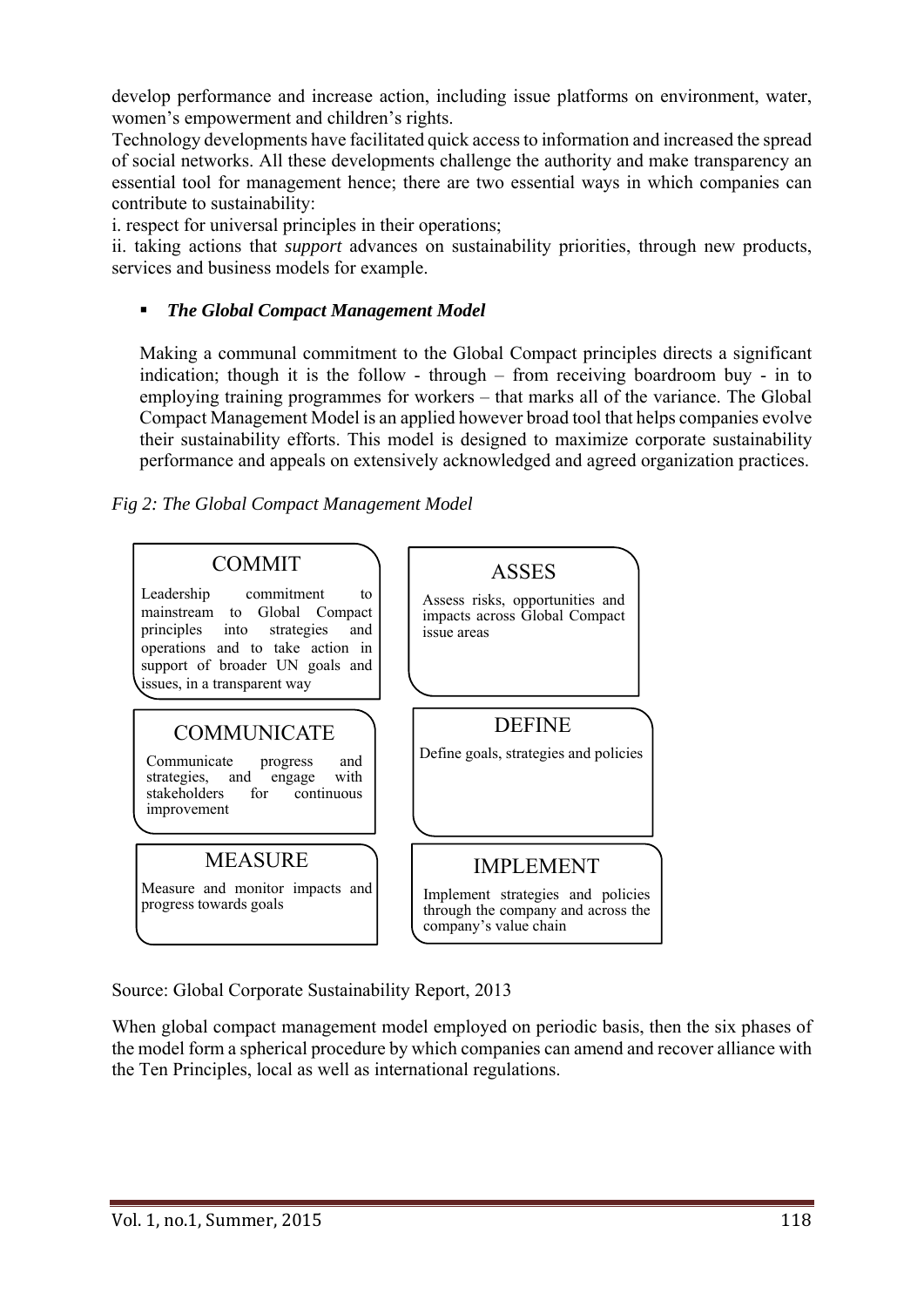

Source: Global Corporate Sustainability Report, 2013

# **Corporate Sustainability Challenges**

Sustainability is about alive and employed in means that see and assimilate current ecological, fiscal and societal desires without co-operating the welfare of imminent groups. The World Economic Forum has stressed that deficiency, environment change, training, impartial globalisation and good global governance is the accountability of all humanity. According to Hawken (1993), "If companies want to minimize generation of excessive amounts of toxins, pollutants, waste and harmful exploitation of natural resources, then companies must create a restorative economy which rethink the fundamental purpose of business and restore ecosystems and project the environment."

Particular Concerns related with health, environment and human rights are discussed below:

## *Health Related Challenges*

Over the last decade increased global instabilities and unprecedented economic change have created acute new challenges for health. Increasing population and large scale migration result in poverty, which has a huge effect on health problems. Almost partial of the world populations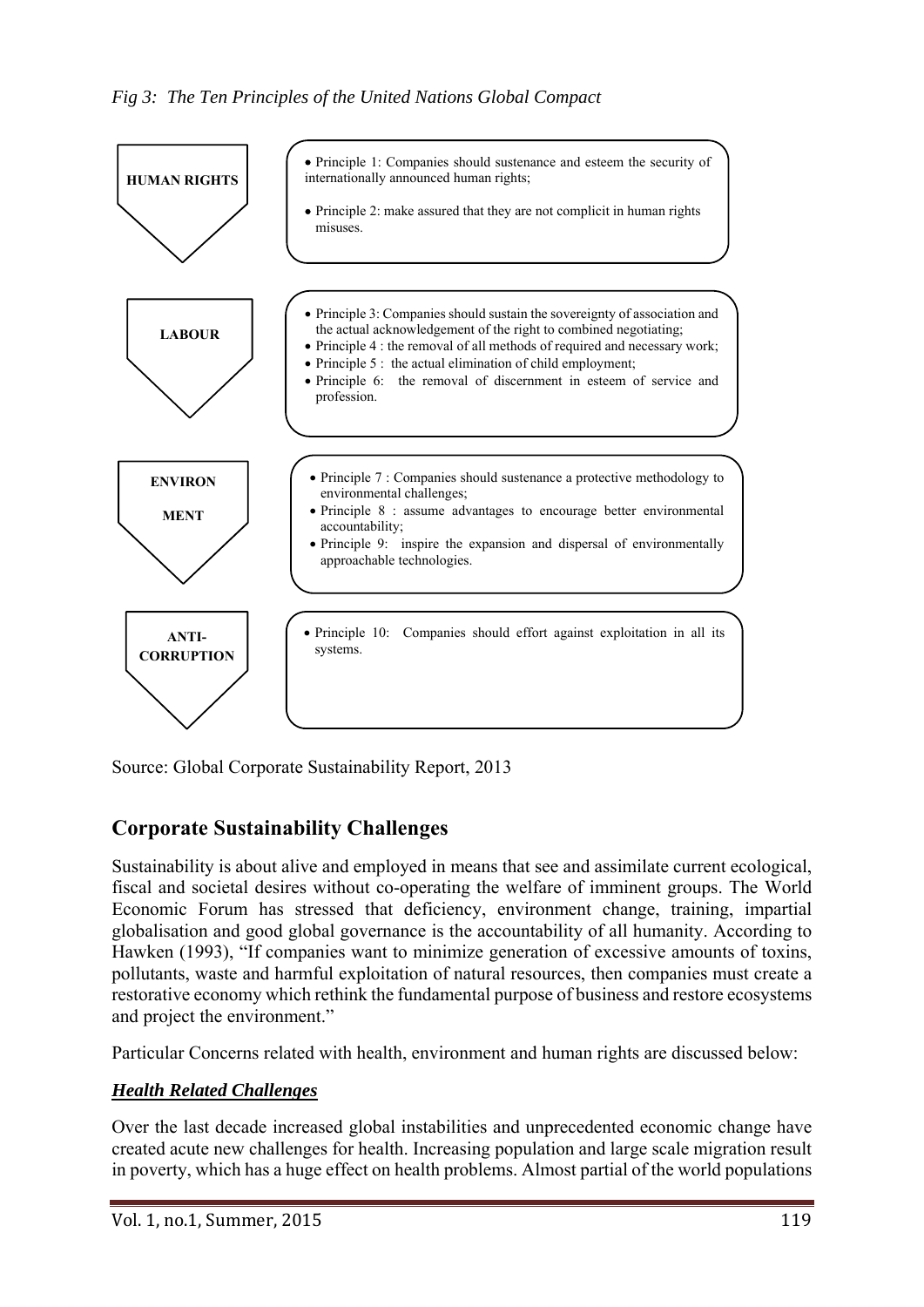have no access to medicine and health care, obesity and stress related problems are introduced as new health challenges.

A critical aspect in successfully addressing the health challenges is the actual growth of companies between corporate organizations, World Health Organization (WHO) and health specialists. Business participation in health advancement is significant moreover through essential business events, organization expertise, exercise, health and protection strategies or through societal savings and arrangement in health encouraging initiatives.

#### *Environment Related Challenges*

Corporations are now days expected to participate environmental concern at all stages of their procedures; to find sustainable resolutions for usual resources use in direction to diminish corporation's influence on the environment; to manage environmental threats certifying decrease in waste, population and emissions; to maximize the efficacy and efficiency of all resources and assets containing enhancements in the managing of water, energy and resources.

Worldwide exertions to decrease the greenhouse gas releases from human actions that impend the world's environment are start to mark an influence. The key challenge is to generate a worldwide participative system that increases the ethics and screens and replies to environmental challenges. The critical objective is the expansion of awareness skills and adaptive capability to decrease susceptibility from environment change and other environmental threats mainly in the high threat business segments and susceptible regions.

#### *Human Rights Related Challenges*

The role of business organizations on human rights is difficult. The United Nations Global Compact advocates a broad and integrated concept of corporate sustainability – the creation of long term value in economic, social, environmental and ethical terms. The United Nations Global Compact, including through special initiatives such as the women's empowerment principles and the Children's Rights and Business Principles and its work on indigenous people rights, as well as the integration of perspectives from stakeholders across the United Nations Global compacts other work steams, seeks to flesh out and give practical content to what social sustainability means for business and how to achieve it?

The basic corporate responsibility of confirming equivalent prospects for all workforces and taking suitable actions to guarantee that dealers also have appropriate strategies and procedures on human rights is a matter reaching comparative maturity.

Earlier UN High Officer for Human Rights, Mary Robinson, has strained the necessity to find mutual ground about the part of the remote segment in subsidizing to the understanding of human rights. This means companies evading strategies and practices that leads to rights destructions. Then it similarly means satisfying suitable responsibilities for constructive movements which endorses larger esteem for essential rights around the world as extreme scarcity is the sole major human rights challenge facing the world now.

## **The Role of Governments in Corporate Sustainability**

Governments in all regions of the world start to identify the significance of addressing the challenge of sustainability. Gradually the verbal of sustainability is emergent in communal procedure discussions. Coming to holds with the tasks and prospects of sustainability is a domineering that drives beyond internal programmes. No nation can be an island of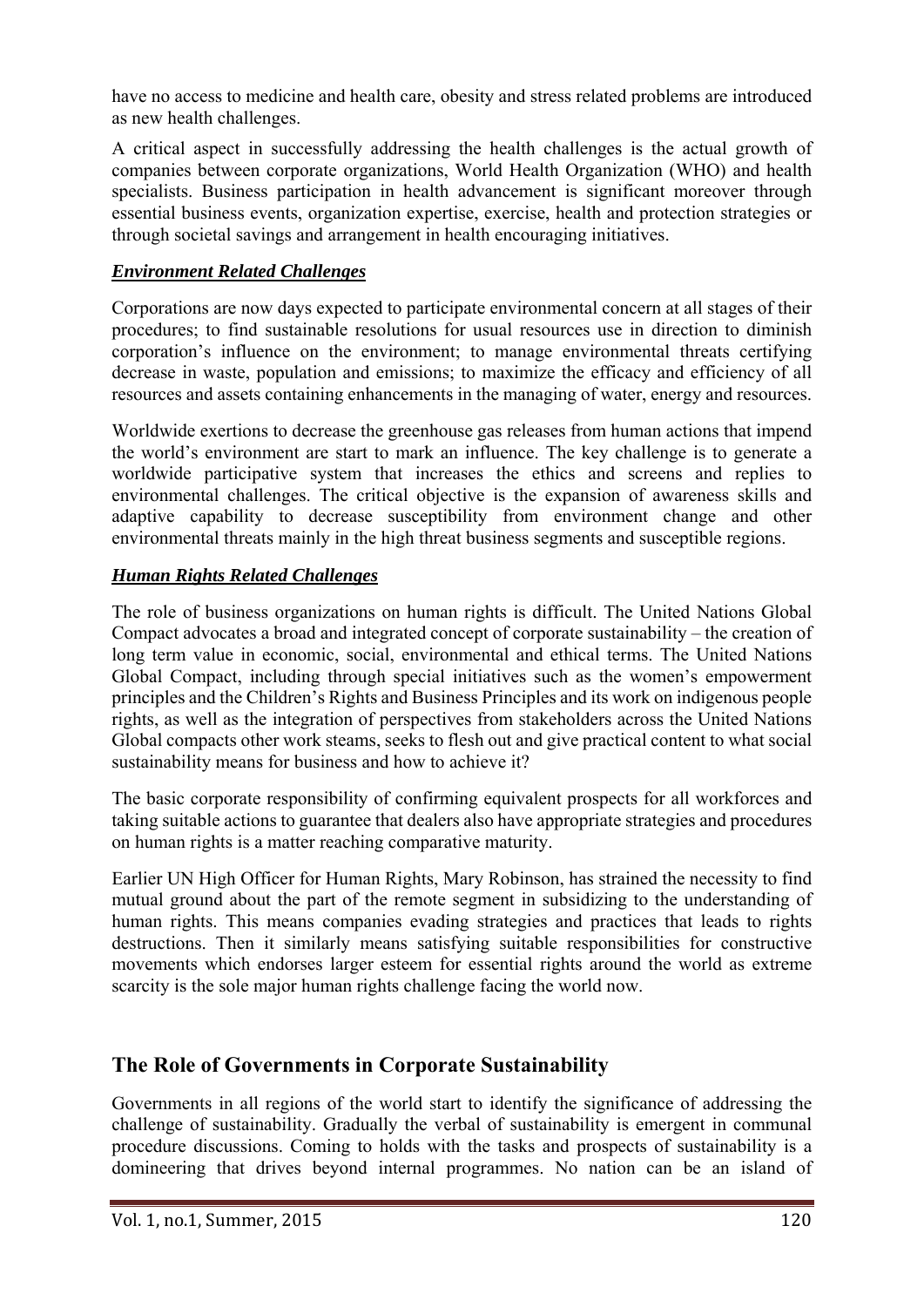sustainability in an ocean of unsustainability. Similarly, no sole government, or any other association, can simply generate fiscal, conservational and communal importance over policy alterations or original practices if worldwide drivers and prize structures are occupied in the reverse way. The global situation must be factored in to the national policy program.

Governments performing alone cannot reach the extensive societal and financial variations that sustainability will need. However sustainable development originated as a task for governments, the necessity to participate all segments of humanity is now self-evident. UN Secretary General Kofi Annan invited world business leaders in the World Economic Forum in Davos in 1999, to "hold and endorse" the Global Compact including nine ethics covering issues on human rights, labour, and the environment.

Some corporate representatives have even argued that as "the biggest organization on Earth" "only corporate and business will lead fast and successfully."

After this perspective, business should take the principal both nationally and internationally. In relative to sustainability problems in emerging countries, government's role is to inspire remote enterprise to address the requirements of the world's whole and to do so through a sustainability lens. World Business Council for Sustainable Development defines, "Corporate cannot flourish in cultures that fail. The corporate event for scarcity decline is up-front." The essential feature of the operation of departments of the environment and other departments is to help nurture and sustenance sustainable economies or industries.

Peck and Gibson mark specific significant explanations about the role of government: Expecting growing world mandate for sustainable produces, amenities and schemes is similarly a requirement and prospect for governments. There is a central role for governments in assisting the evolution to an economy that is far additional effectual, much reasonable and much fewer damaging. Governments that lead will stand in a stronger situation to set the program and create progressive situations for their businesses and their peoples.

# **The Change Role of Government**

Government is facing new pressures in relations of consultant, acceptability, authority and resources. In all pressure government have to re-think their role. The government agenda of the 1990's was dominated because of deregulation, downsizing and deficit reduction. This process has described as the reinvention of government or creative destruction. This change procedure includes a move in attention from government to governance. Government are authorised with prescribed consultant to take judgments on behalf of the whole communal.

Governance incorporates combined decisions prepared in the public segment, the private segment, and civil society. It recommends the necessity for cooperation between these segments to address the types of wide, straight tasks related with sustainability. There is growing practice of other new strategy mechanisms like; fiscal, volunteer, and informational that enlarges the series of substitutes to regulation and legislature. It's not an easy task to select the finest policy tool from this broader range of options.

In choosing strategy tools to advance sustainable enterprise, it is essential to identify that corporate differ broadly regarding their knowledge of and assurance to sustainability. Governments should conscious of these changes and create suitable methods for dealing with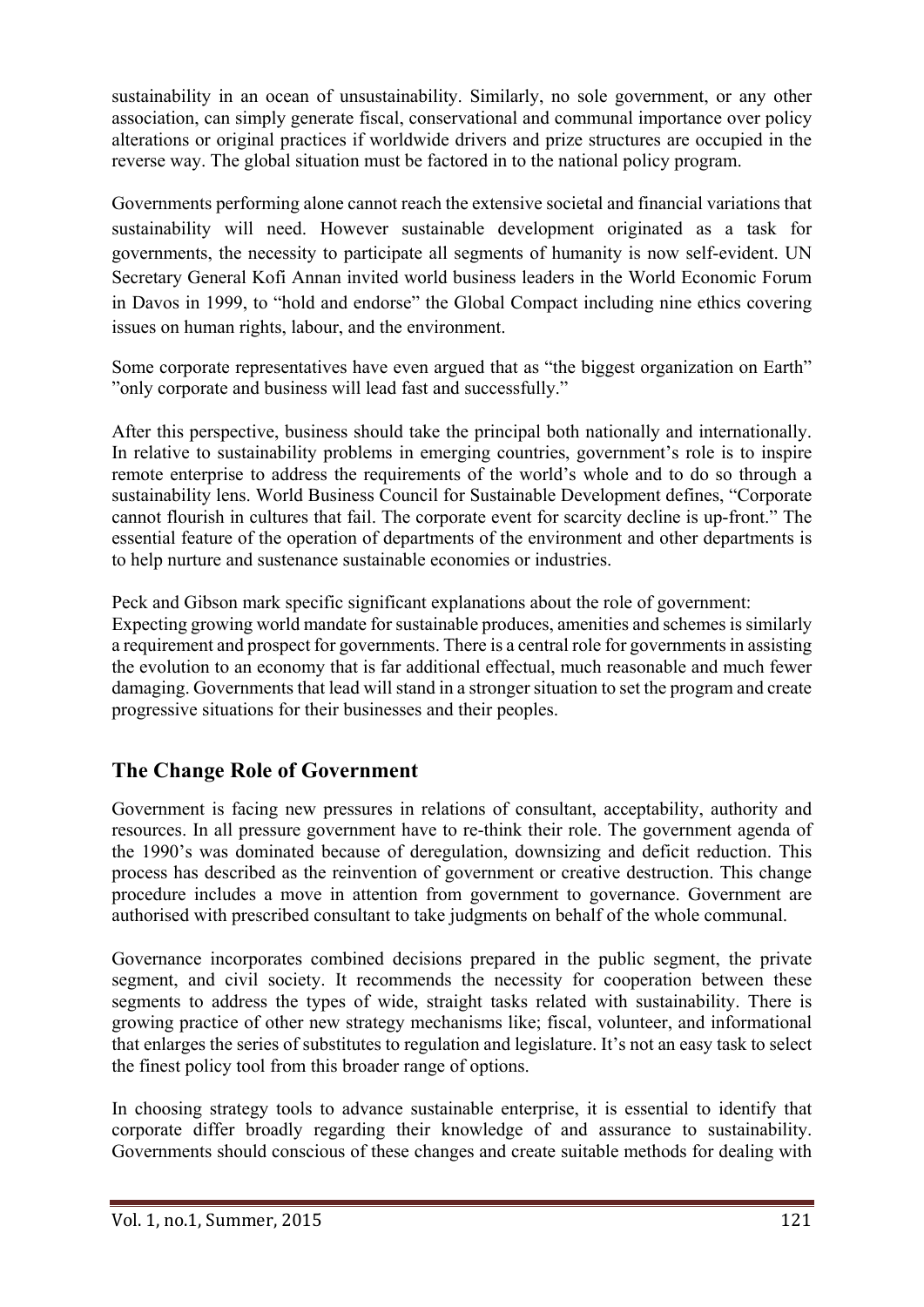businesses that are at varied opinions along the curve. Ancient models of ecological guideline have restricted significance to businesses on the principal authority of sustainability.

# **Key Suggestions**

- 1. Companies must create an active role for improving the future of the world by developing the social dimension of globalisation.
- 2. Companies should promote gender equality women empower.
- 3. Government should maintain high and stable levels of economic growth and employment.
- 4. Government should take effective steps for protection of the environment.
- 5. Business should align their strategies with national strategies and active sustainable solutions in collaboration with NGOs.
- 6. Business must contribute in those corporations that generate the capability for sustainable growth.

# **Conclusion**

The discussed corporate sustainability task signifies a high instruction for the corporate world that is familiar to concern about the following agreement and the yearly monetary concert somewhat than environment transformation, environment volume and scarcity matters. The emergent necessities for business sustenance to emergent expansion possibly signify a social surprise that will yield period to descend in the corporate method of intellectual and operational. Almost and accurately merely the actual effective businesses might yield up the task and expectantly will inaugurate the essential fresh sustainability certain corporate models that can be trailed additional broadly in the forthcoming.

Increasing world call for sustainable produces, facilities and arrangements is also a responsibility and prospect for governments. Certainly, there is a critical character for governments in easing the change to an economy that is far additional effective, extra fair and fewer harmful. Governments that lead will be in a tougher situation to fixed the program and create progressive situations for their businesses and their people.

## **Bibliography**

Cowe, R. and Porritt, J. (2002*)*. *Governments Business Enabling Corporate Sustainability: Forum for the future*, p3.

DJSI (2012). *Corporate Sustainability Assessment*. Retrieved, 8 November 2012.

Global Compact Sustainability Report (2013). *Corporate Sustainability through the global compact*. p. 4-5.

Hawken Paul (1993). *The Ecology of Commerce a Declaration of Sustainability*. Harper Collins.

Howlett Michael and Ramesh, M. (1995). *Studying Public Policy: Policy Cycles and Policy Subsystems*. Toronto: Oxford University Press. p. 162.